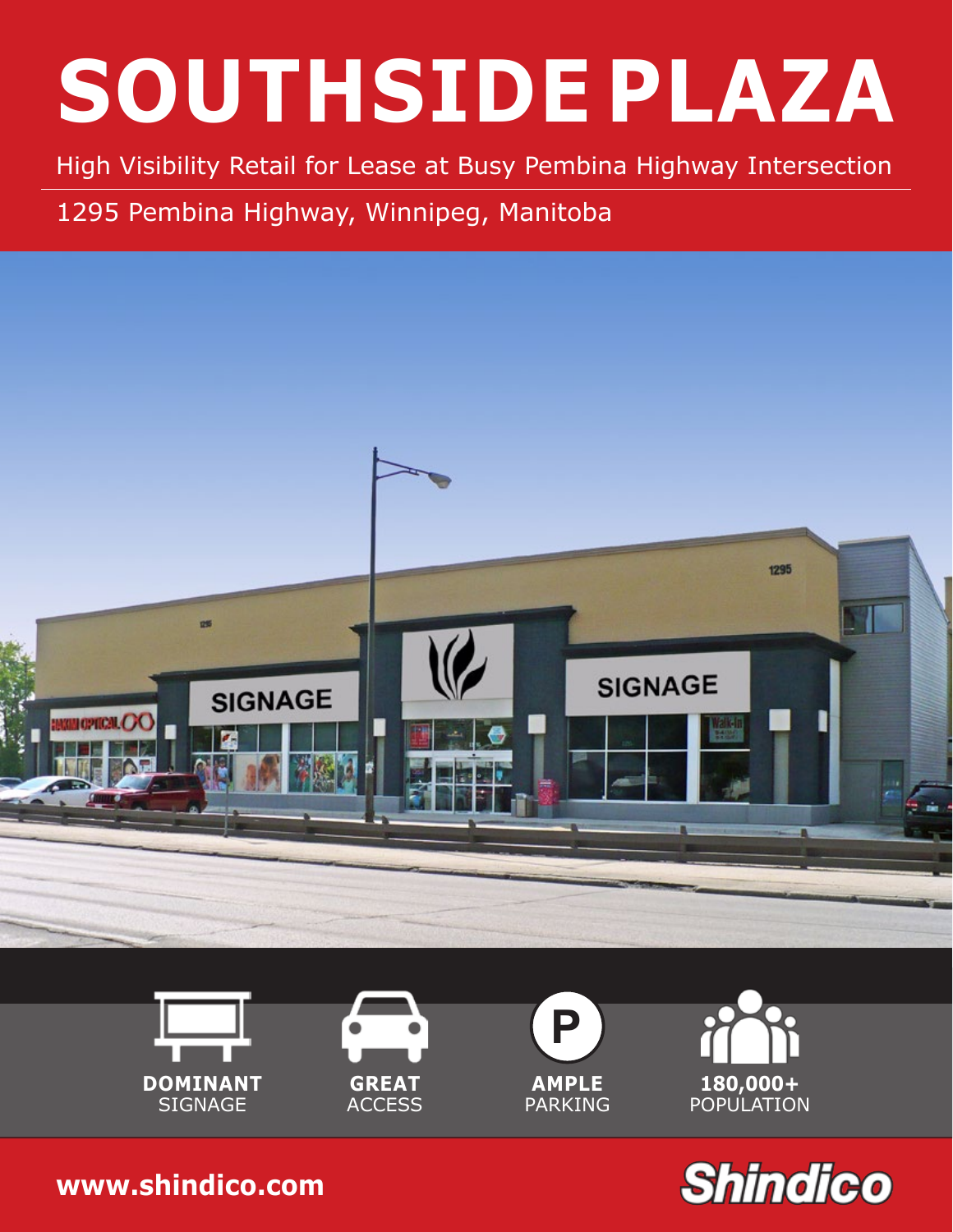1295 Pembina Highway, Winnipeg, Manitoba



#### **HIGH VISIBILITY CORNER AT PEMBINA HIGHWAY & MCGILLIVRAY BOULEVARD**

- **Pad site (up to 6,000 SF) available for future development**
- Join busy Hakim Optical and Hair Salon.
- **Prominent pylon signage available.**
- Area businesses include: FreshCo, TD Bank, Holiday Inn, Royal Bank, Manitoba Liquor Mart and Bank of Montreal.
- Pembina Highway is Winnipeg's busiest north/south thoroughfare.
- Surrounded by residential communities of Fort Garry, Whyte Ridge and Linden Woods.



## **204.474.2000 www.shindico**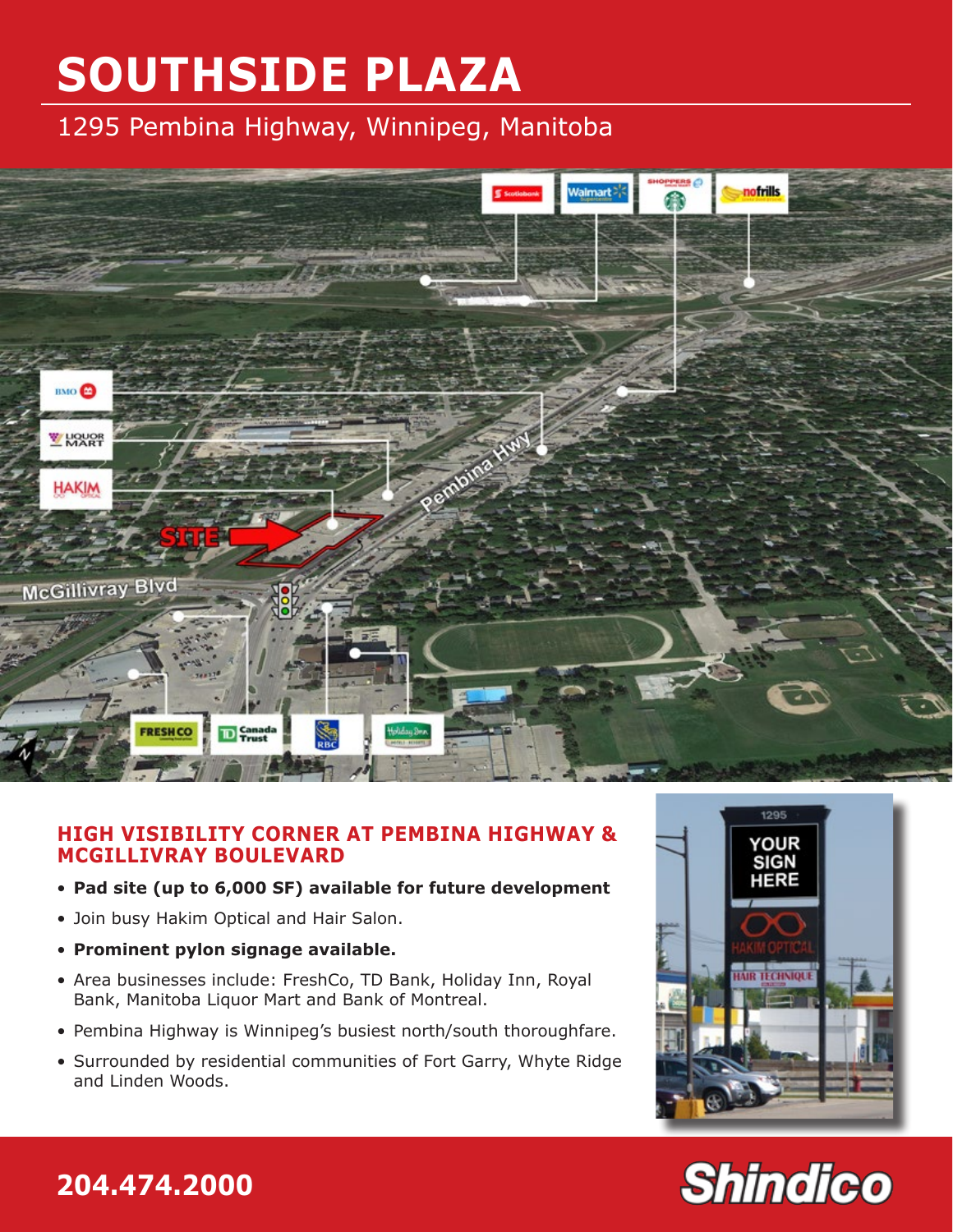1295 Pembina Highway, Winnipeg, Manitoba



#### **PROPERTY SUMMARY**

| <b>Available Space:</b> | 15,868 SF                            |  |  |
|-------------------------|--------------------------------------|--|--|
|                         | 11,119 SF Main Floor                 |  |  |
|                         | $2,416$ SF $2^{nd}$ Floor            |  |  |
|                         | $2,333$ SF $3^{rd}$ Floor            |  |  |
| Property Taxes (est.)   | \$4.80/SF                            |  |  |
| $CAM* (est.)$           | \$4.82/SF                            |  |  |
| Zoning                  | C <sub>2</sub> - Commercial District |  |  |
| Parking                 | 136 stalls                           |  |  |
|                         |                                      |  |  |

#### **TRAFFIC/ACCESS**

#### **Rare northbound stacking lane onto property.**

- Total traffic count at Pembina Highway and McGillivray Boulevard: **89,500 vehicles/day**
- 63,900 vehicles/day on Pembina Highway between McGillivray Boulevard & Jubilee Avenue.
- 25,600 vehicles/day on McGillivray Boulevard at Pembina Highway

**Shindico** 

City of Winnipeg Public Works Department 2019

\*plus management fee

| <b>DEMOGRAPHICS</b>     | <b>5 min.</b><br><b>Drive Time</b> | <b>10 min.</b><br><b>Drive Time</b> | 15 min.<br><b>Drive Time</b> |
|-------------------------|------------------------------------|-------------------------------------|------------------------------|
| <b>Total Population</b> | 28,703                             | 180,551                             | 382,897                      |
| Daytime Population      | 36,301                             | 205,782                             | 410,016                      |
| Households              | 11,810                             | 77,401                              | 156,122                      |
| Median Age              | 37.8                               | 37.2                                | 38.0                         |
| Avg. Household Income   | \$104,278                          | \$106,097                           | \$107,934                    |

Environics Analytics ©2021

### **204.474.2000 [www.shindico.com](http://www.shindico.com)**